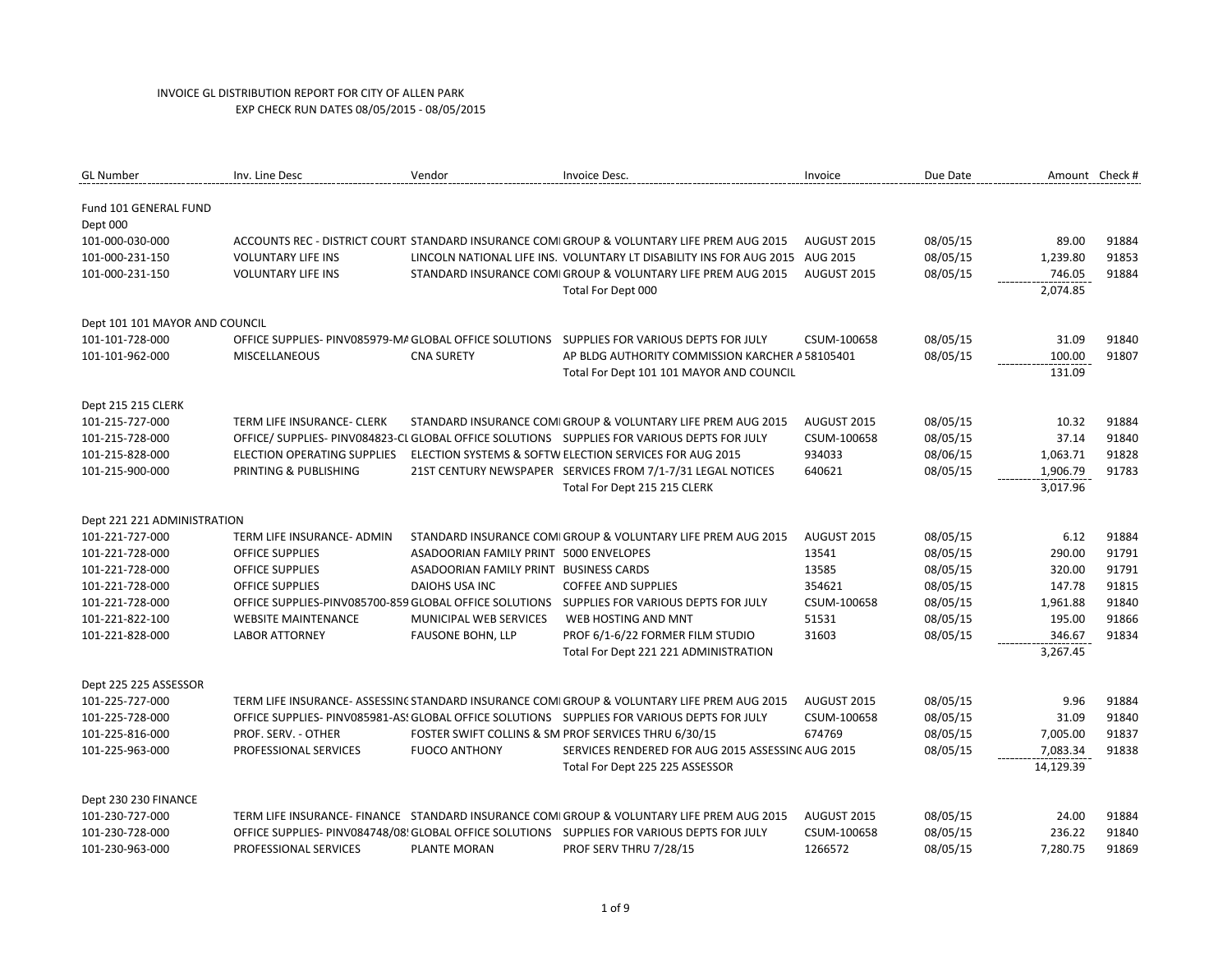| <b>GL Number</b>               | Inv. Line Desc                                        | Vendor                                      | Invoice Desc.                                                                                       | Invoice          | Due Date | Amount    | Check # |
|--------------------------------|-------------------------------------------------------|---------------------------------------------|-----------------------------------------------------------------------------------------------------|------------------|----------|-----------|---------|
| 101-230-963-000                | PROFESSIONAL SERVICES                                 | PLANTE MORAN                                | PROF SERV FOR UTILITY RATE SERV THRU 7/28/1266573                                                   |                  | 08/05/15 | 2,790.00  | 91869   |
|                                |                                                       |                                             | Total For Dept 230 230 FINANCE                                                                      |                  |          | 10,330.97 |         |
| Dept 253 253 TREASURER         |                                                       |                                             |                                                                                                     |                  |          |           |         |
| 101-253-727-000                |                                                       |                                             | TERM LIFE INSURANCE-TREASURE STANDARD INSURANCE COMI GROUP & VOLUNTARY LIFE PREM AUG 2015           | AUGUST 2015      | 08/05/15 | 7.32      | 91884   |
| 101-253-985-000                | <b>CAPITAL LEASE</b>                                  | PITNEY-BOWES                                | SERVICES 6/30-7/3015 IN ADMIN                                                                       | 1345165-JY15     | 08/05/15 | 490.79    | 91868   |
|                                |                                                       |                                             | Total For Dept 253 253 TREASURER                                                                    |                  |          | 498.11    |         |
| Dept 263 263 CITY HALL         |                                                       |                                             |                                                                                                     |                  |          |           |         |
| 101-263-853-000                | <b>TELEPHONE</b>                                      | AT&T                                        | SERV 7/13-8/12 TREASURER FAX                                                                        | 313389129007     | 08/05/15 | 24.96     | 91792   |
| 101-263-853-000                | <b>TELEPHONE</b>                                      | <b>BAND WIDTH</b>                           | SIP TRUCKING SERVICES                                                                               | 10417344         | 08/05/15 | 343.65    | 91795   |
| 101-263-853-000                | <b>TELEPHONE</b>                                      | <b>COMCAST</b>                              | SERVICES FOR 7/22-8/22/15                                                                           | 06102243464029   | 08/05/15 | 262.35    | 91809   |
| 101-263-920-000                | UTILITIES- 6/10-6/30/15                               | <b>DTE ENERGY</b>                           | SERVICE 6/10-7/12/15 16850 SOUTHFIELD                                                               | 000094938        | 08/05/15 | 12,065.09 | 91825   |
| 101-263-985-000                |                                                       |                                             | CAPITAL OUTLAY-BUILDING LEASE ADVANCED LIGHTING & SOUI INSTALL AND MOVE AV EQUP TO COUCIL CHAN 8124 |                  | 08/05/15 | 3,050.00  | 91786   |
| 101-263-985-000                | CAPITAL OUTLAY-BUILDING LEASE ALLEN PARK EQUITIES LLC |                                             | <b>RENT FOR AUG</b>                                                                                 | CE1059           | 08/05/15 | 25,514.26 | 91789   |
| 101-263-985-000                |                                                       |                                             | CAPITAL OUTLAY-BUILDING LEASE CORRIGAN MOVING SYSTEM MOVING CITY HALL SMALL ITEMS                   | 5607             | 08/05/15 | 1,258.50  | 91814   |
| 101-263-985-000                |                                                       |                                             | CAPITAL OUTLAY-BUILDING LEASE EXPERT HEATING & COOLING SERV TO RET TO REP CONDENSER COIL            | W16201           | 08/05/15 | 3,667.72  | 91833   |
| 101-263-985-000                | CAPITAL OUTLAY-BUILDING LEASE HADDIX ELECTRIC         |                                             | MATERIAL & LABOR TO INTALL COMBO EXIT SI( 7640                                                      |                  | 08/05/15 | 201.50    | 91844   |
| 101-263-985-000                | CAPITAL OUTLAY-BUILDING LEASE HADDIX ELECTRIC         |                                             | MATERIAL AND LABOR TO INSTALL 6 RECPACLE 7668                                                       |                  | 08/05/15 | 661.00    | 91844   |
| 101-263-985-000                |                                                       |                                             | CAPITAL OUTLAY-BUILDING LEASE LEIGH'S GLASS COMPANY, IN FURNISH AND INSTALL GLASS WINDOW            | 42215-07         | 08/05/15 | 9,783.55  | 91852   |
|                                |                                                       |                                             | Total For Dept 263 263 CITY HALL                                                                    |                  |          | 56,832.58 |         |
| Dept 305 305 POLICE DEPARTMENT |                                                       |                                             |                                                                                                     |                  |          |           |         |
| 101-305-727-000                | TERM LIFE INSURANCE-POLICE                            |                                             | STANDARD INSURANCE COMI GROUP & VOLUNTARY LIFE PREM AUG 2015                                        | AUGUST 2015      | 08/05/15 | 240.00    | 91884   |
| 101-305-728-000                |                                                       |                                             | OFFICE SUPPLIES-PINV084296/855 GLOBAL OFFICE SOLUTIONS SUPPLIES FOR VARIOUS DEPTS FOR JULY          | CSUM-100658      | 08/05/15 | 205.83    | 91840   |
| 101-305-757-000                | <b>OPERATING SUPPLIES</b>                             | SIRCHIE FINGER PRINT LABS FINGERPRINTS PADS |                                                                                                     | 0216354-IN       | 08/05/15 | 43.50     | 91881   |
| 101-305-761-000                | PRISONER BOARD                                        |                                             | WAYNE COUNTY - ACCTS. RECPRISONER HOUSING MONTH OF APRIL 2015                                       | 280524           | 08/05/15 | 8,225.00  | 91904   |
| 101-305-805-000                | <b>VEHICLE TOWING</b>                                 | <b>CITY TOWING</b>                          | 77 VEH BY POLICE 15 PERSONAL PROPERTY                                                               | $7/1 - 7/15$     | 08/05/15 | 7,745.00  | 91806   |
| 101-305-853-000                | <b>TELEPHONE</b>                                      | <b>COMCAST</b>                              | AUGUST BILLING AP POLICE DEPT                                                                       | 06102246250011   | 08/05/15 | 134.70    | 91810   |
| 101-305-853-000                | <b>TELEPHONE</b>                                      | <b>COMCAST</b>                              | JULY BILLING POLICE DEPT                                                                            | 06102189220014   | 08/05/15 | 147.79    | 91811   |
| 101-305-853-000                | <b>TELEPHONE</b>                                      | <b>VERIZON WIRELESS</b>                     | INTERNET ACCESS FOR PATROL VEHICLES                                                                 | 9748835288       | 08/05/15 | 684.28    | 91894   |
| 101-305-931-000                | <b>BUILDING MAINTENANCE</b>                           | ADVANTAGE PEST CONTROL RAT SERVICE          |                                                                                                     | <b>JUNE 2015</b> | 08/05/15 | 300.00    | 91787   |
| 101-305-934-500                | <b>COMPUTER BREAK-FIX</b>                             |                                             | SOUTHERN MICHIGAN INFOR COMPUTER SERVICES POLICE                                                    | 2016             | 08/05/15 | 90.10     | 91883   |
| 101-305-962-000                | <b>MISCELLANEOUS</b>                                  |                                             | MICHIGAN MUNICIPAL LEAGL WEBSITE/INTERNET AD POLICE OFFICER                                         | 12038            | 08/05/15 | 46.20     | 91864   |
|                                |                                                       |                                             | Total For Dept 305 305 POLICE DEPARTMENT                                                            |                  |          | 17,862.40 |         |
| Dept 340 340 FIRE DEPARTMENT   |                                                       |                                             |                                                                                                     |                  |          |           |         |
| 101-340-727-000                | TERM LIFE INSURANCE- FIRE                             |                                             | STANDARD INSURANCE COMI GROUP & VOLUNTARY LIFE PREM AUG 2015                                        | AUGUST 2015      | 08/05/15 | 264.00    | 91884   |
| 101-340-728-000                |                                                       |                                             | OFFICE SUPPLIES-PINV085503- FIR GLOBAL OFFICE SOLUTIONS  SUPPLIES FOR VARIOUS DEPTS FOR JULY        | CSUM-100658      | 08/05/15 | 29.34     | 91840   |
| 101-340-757-000                | <b>OPERATING SUPPLIES- FIRE</b>                       | <b>SAM'S CLUB DIRECT</b>                    | SUPPLIES PURCHASE FROM 6/30-7/14/15                                                                 | 0402519749089JUL | 08/05/15 | 219.09    | 91875   |
| 101-340-757-500                | <b>RESCUE SUPPLIES</b>                                | J & B MEDICAL SUPPLY, INC. RESCUE SUPPLIES  |                                                                                                     | 2348797          | 08/05/15 | 18.72     | 91850   |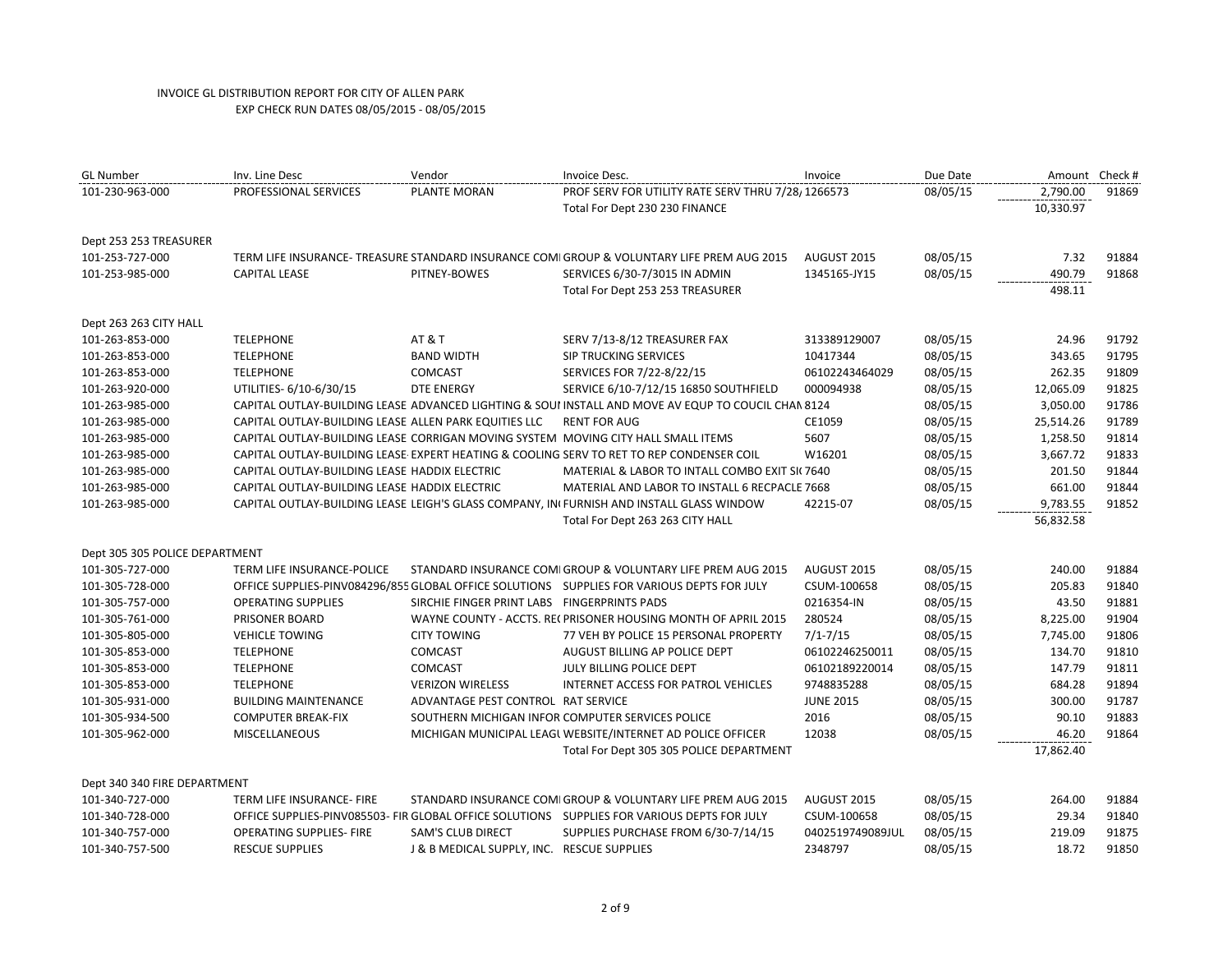| <b>GL Number</b>                          | Inv. Line Desc               | Vendor                                          | Invoice Desc.                                                           | Invoice          | Due Date | Amount Check # |              |
|-------------------------------------------|------------------------------|-------------------------------------------------|-------------------------------------------------------------------------|------------------|----------|----------------|--------------|
| 101-340-757-500                           | <b>RESCUE SUPPLIES</b>       | J & B MEDICAL SUPPLY, INC. RESCUE SUPPLIES      |                                                                         | 2343279          | 08/05/15 | 71.60          | 91850        |
| 101-340-757-500                           | <b>RESCUE SUPPLIES</b>       | J & B MEDICAL SUPPLY, INC. RESCUE SUPPLIES      |                                                                         | 2345853          | 08/05/15 | 5.76           | 91850        |
| 101-340-757-500                           | <b>RESCUE SUPPLIES</b>       | J & B MEDICAL SUPPLY, INC. RESCUE SUPPLIES      |                                                                         | 2364937          | 08/05/15 | 99.00          | 91850        |
| 101-340-768-000                           | <b>UNIFORMS</b>              | <b>ENTERPRISE UNIFORM CO</b>                    | UNIFORMS FOR FIRE DEPT                                                  | 044933           | 08/05/15 | 859.00         | 91830        |
| 101-340-853-000                           | <b>TELEPHONE</b>             | COMCAST                                         | SERVICES 8/6-9/5 FIRE DEPT                                              | 06102245855010   | 08/05/15 | 262.35         | 91812        |
| 101-340-853-000                           | <b>TELEPHONE</b>             | <b>VERIZON WIRELESS</b>                         | SERVICE 6/11-7/10/15 FIRE DEPT                                          | 9748768059       | 08/05/15 | 80.08          | 91895        |
| 101-340-931-000                           | <b>BUILDING MAINTENANCE</b>  | <b>GREAT LAKES ACE 18415</b>                    | <b>SUPPLIES</b>                                                         | 424/416          | 08/05/15 | 43.99          | 91842        |
| 101-340-934-000                           | EQUIPMENT MAINTENANCE        | HUGHES, JOSEPH                                  | REIMBURSEMENT FOR SHIPPING CHARGES                                      | REIMBURSEMENT    | 08/05/15 | 164.49         | 91846        |
| 101-340-934-000                           | EQUIPMENT MAINTENANCE        | RETAIL ACQUISITION & DEVEI EQUIPMENT MNT        |                                                                         | 25211710         | 08/05/15 | 75.78          | 91873        |
| 101-340-939-000                           | <b>VEHICLE MAINTENANCE</b>   | <b>GLENDALE AUTO VALUE</b>                      | <b>PARTS</b>                                                            | 359-87737        | 08/05/15 | 19.06          | 1            |
| 101-340-939-000                           | <b>VEHICLE MAINTENANCE</b>   | <b>GLENDALE AUTO VALUE</b>                      | CREDIT ON PARTS OIL & AIR FILTERS FROM INV CM359-87595                  |                  | 08/05/15 | (134.97)       | $\mathbf{1}$ |
| 101-340-939-000                           | <b>VEHICLE MAINTENANCE</b>   | <b>GLENDALE AUTO VALUE</b>                      | PARTS FOR 2006 FORD F450                                                | 359-87569        | 08/05/15 | 134.97         | $\mathbf{1}$ |
| 101-340-939-000                           | <b>VEHICLE MAINTENANCE</b>   | <b>GLENDALE AUTO VALUE</b>                      | AIR AND OIL FILTER                                                      | 359-87596        | 08/05/15 | 61.68          | $\mathbf{1}$ |
| 101-340-939-000                           | <b>VEHICLE MAINTENANCE</b>   | <b>GLENDALE AUTO VALUE</b>                      | <b>PARTS FOR FIRE DEPT</b>                                              | 359-86874        | 08/05/15 | 100.63         | $\mathbf{1}$ |
| 101-340-939-000                           | <b>VEHICLE MAINTENANCE</b>   | <b>BELLE TIRE DISTRIBUTORS</b>                  | <b>VEHICLE MNT</b>                                                      | 26497069         | 08/05/15 | 99.00          | 91796        |
| 101-340-939-000                           | <b>VEHICLE MAINTENANCE</b>   | <b>HALT FIRE</b>                                | <b>VEHICLE MNT</b>                                                      | S0067912         | 08/05/15 | 364.48         | 91845        |
| 101-340-939-000                           | <b>VEHICLE MAINTENANCE</b>   | MELCO ELECTRIC                                  | LEECE DEVILLE ALTERNATOR                                                | 071515           | 08/05/15 | 450.00         | 91858        |
|                                           |                              |                                                 | Total For Dept 340 340 FIRE DEPARTMENT                                  |                  |          | 3,288.05       |              |
|                                           |                              |                                                 |                                                                         |                  |          |                |              |
| Dept 445 445 DEPARTMENT OF PUBLIC SERVICE |                              |                                                 |                                                                         |                  |          |                |              |
| 101-445-727-000                           | TERM LIFE INSURANCE- DPS     |                                                 | STANDARD INSURANCE COMI GROUP & VOLUNTARY LIFE PREM AUG 2015            | AUGUST 2015      | 08/05/15 | 60.00          | 91884        |
| 101-445-751-000                           | <b>GASOLINE</b>              |                                                 | H. DOMINE ENTERPRISES, INCREP SWIVEL & BREAKAWAY HOSE ON FUEL DIS 34162 |                  | 08/05/15 | 131.59         | 91843        |
| 101-445-751-000                           | <b>GASOLINE</b>              | MICHIGAN FUELS                                  | <b>DIESEL FUEL</b>                                                      | 99228            | 08/05/15 | 6,382.75       | 91863        |
| 101-445-751-000                           | <b>GASOLINE</b>              | <b>QUICK FUEL</b>                               | FUEL THRU 7/26                                                          | 947440           | 08/05/15 | 19.36          | 91872        |
| 101-445-757-000                           | <b>OPERATING SUPPLIES</b>    | <b>BRONER INC</b>                               | SAFETY SUPPLIES FOR DPS                                                 | 190043           | 08/05/15 | 523.62         | 91798        |
| 101-445-853-000                           | <b>TELEPHONE</b>             | AT & T LONG DISTANCE                            | SERVICE GARAGE JULY                                                     | 815450852        | 08/05/15 | 0.11           | 91793        |
| 101-445-926-000                           | STREET LIGHTING- 6/6-6/30/15 | <b>DTE ENERGY</b>                               | SERVICE 6/6-7/7/15 15841 PHILOMENE                                      | 000238386        | 08/05/15 | 248.88         | 91825        |
| 101-445-931-000                           | <b>BUILDING MAINTENANCE</b>  |                                                 | ADVANCE AP STAFFING SOLU E JACKSON TEMP SERVICE 7/6-7/12/15             | 26101            | 08/05/15 | 587.86         | 91785        |
| 101-445-931-000                           | <b>BUILDING MAINTENANCE</b>  |                                                 | ADVANCE AP STAFFING SOLU E JACKSON TEMP SERV 7/20-7/26/15               | 26180            | 08/05/15 | 678.63         | 91785        |
| 101-445-931-000                           | <b>BUILDING MAINTENANCE</b>  | ADVANCE AP STAFFING SOLU E JACKSON 7/13-7/19/15 |                                                                         | 26142            | 08/05/15 | 557.60         | 91785        |
| 101-445-931-000                           | <b>BUILDING MAINTENANCE</b>  |                                                 | KENCO FIRE EQUIPMENT, INC ANNUAL INSPECTION OF ALL FIRE EXT             | 150630-5         | 08/05/15 | 60.00          | 91851        |
| 101-445-931-000                           | <b>BUILDING MAINTENANCE</b>  |                                                 | KENCO FIRE EQUIPMENT, INC ANNUAL INSPECTION ON FIRE EXT                 | 150702-2         | 08/05/15 | 101.50         | 91851        |
| 101-445-939-000                           | <b>VEHICLE MAINTENANCE</b>   | <b>CANNON EQUIPMENT</b>                         | ANNUAL AERIAL TRK INSPECTIONS                                           | M12765           | 08/05/15 | 700.00         | 91803        |
| 101-445-939-000                           | <b>VEHICLE MAINTENANCE</b>   | EXOTIC AUTOMATION & SUPICUSTOM HOSE ASSEMBLY    |                                                                         | 100000385139     | 08/05/15 | 89.58          | 91832        |
| 101-445-939-000                           | <b>VEHICLE MAINTENANCE</b>   | FLEETPRIDE, INC.                                | PARTS AND LABOR                                                         | 70090351         | 08/05/15 | 28.19          | 91835        |
| 101-445-962-000                           | <b>MISCELLANEOUS</b>         | <b>COMFORT INN SUITES</b>                       | HOTEL STAY FOR MPSI PROG 9/20-9/25 M DOH 407897049                      |                  | 08/05/15 | 382.50         | 91813        |
| 101-445-962-000                           | <b>MISCELLANEOUS</b>         | DOHRING MATTHEW                                 | REIMBURSEMENT FOR APWA SNOW CONF                                        | REIMBURSEMENT    | 08/05/15 | 186.69         | 91820        |
| 101-445-962-000                           | <b>MISCELLANEOUS</b>         | DOHRING MATTHEW                                 | REIMBURSEMENT FOR MILEAGE TO APWA CON REIMBURSEMENT                     |                  | 08/05/15 | 157.00         | 91820        |
| 101-445-962-000                           | MISCELLANEOUS- GARAGE        | <b>SAM'S CLUB DIRECT</b>                        | SUPPLIES PURCHASE FROM 6/30-7/14/15                                     | 0402519749089JUL | 08/05/15 | 86.65          | 91875        |
|                                           |                              |                                                 | Total For Dept 445 445 DEPARTMENT OF PUBLIC SERVICE                     |                  |          | 10,982.51      |              |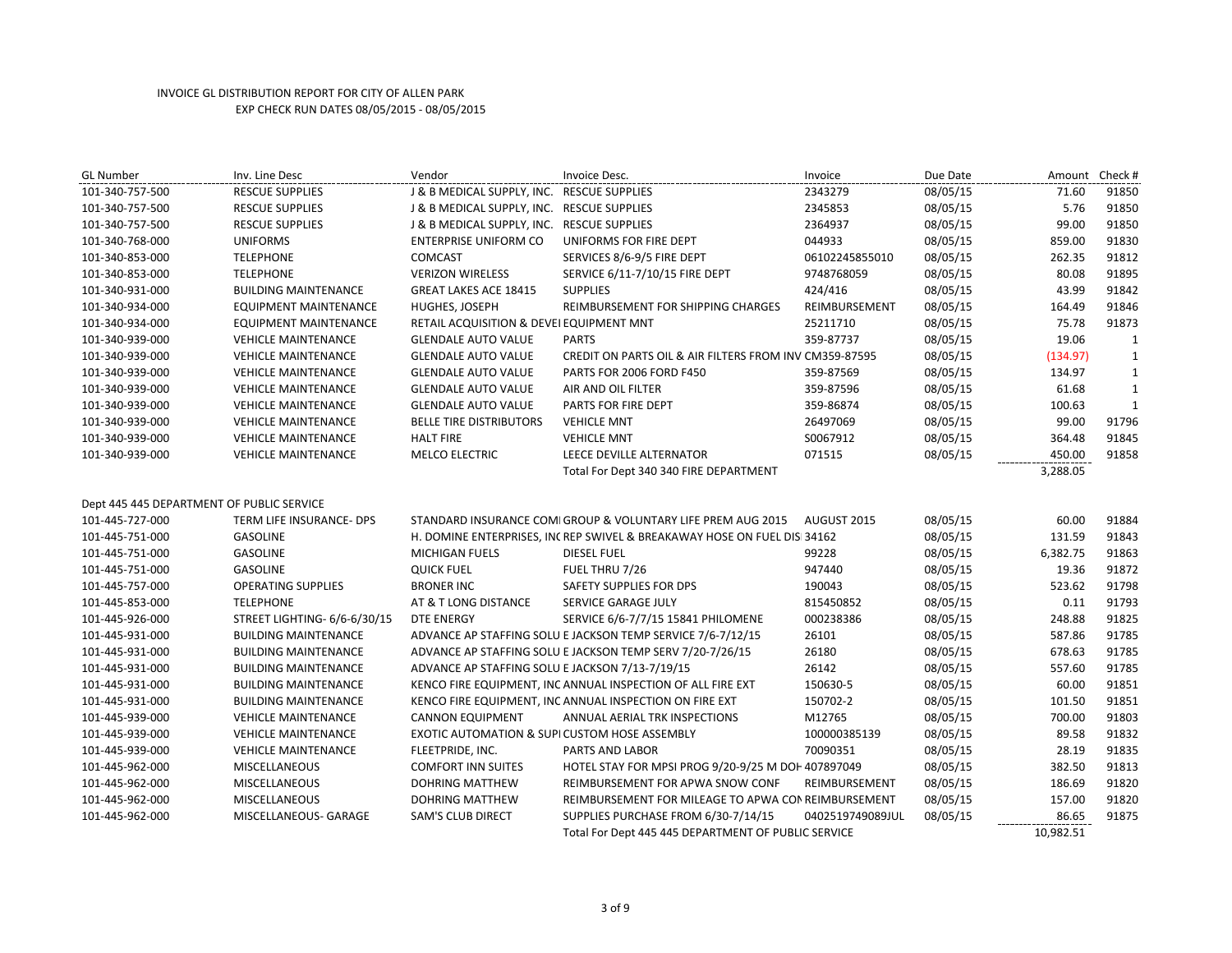| <b>GL Number</b>                  | Inv. Line Desc                                        | Vendor                                          | Invoice Desc.                                                                               | Invoice          | Due Date | Amount Check # |       |
|-----------------------------------|-------------------------------------------------------|-------------------------------------------------|---------------------------------------------------------------------------------------------|------------------|----------|----------------|-------|
| Dept 707 707 PARKS & REC          |                                                       |                                                 |                                                                                             |                  |          |                |       |
| 101-707-727-000                   |                                                       |                                                 | TERM LIFE INSURANCE- PRK/REC STANDARD INSURANCE COMI GROUP & VOLUNTARY LIFE PREM AUG 2015   | AUGUST 2015      | 08/05/15 | 11.76          | 91884 |
| 101-707-728-000                   |                                                       |                                                 | OFFICE SUPPLIES-PINV084822/857 GLOBAL OFFICE SOLUTIONS  SUPPLIES FOR VARIOUS DEPTS FOR JULY | CSUM-100658      | 08/05/15 | 195.25         | 91840 |
| 101-707-760-000                   | SENIOR ACTIVITIES                                     | <b>SAM'S CLUB DIRECT</b>                        | SUPPLIES PURCHASE FROM 6/30-7/14/15                                                         | 0402519749089JUL | 08/05/15 | 95.92          | 91875 |
| 101-707-801-001                   | <b>LAWN SERVICES</b>                                  | <b>LOUIS ORLEANS</b>                            | LAWN CUTTING OF PARKS- 7/7-7/21/15                                                          | 15-7024          | 08/05/15 | 5,533.50       | 91854 |
| 101-707-939-000                   | <b>VEHICLE MAINTENANCE</b>                            | <b>VILLAGE FORD</b>                             | <b>PARTS</b>                                                                                | 134281           | 08/05/15 | 268.46         | 91896 |
|                                   |                                                       |                                                 | Total For Dept 707 707 PARKS & REC                                                          |                  |          | 6,104.89       |       |
| Dept 751 751 COMMUNITY CENTER     |                                                       |                                                 |                                                                                             |                  |          |                |       |
| 101-751-920-000                   | <b>UTILITIES</b>                                      | <b>DIRECTV</b>                                  | <b>SERVICE FROM 7/5-8/7/15</b>                                                              | 26218437336      | 08/05/15 | 99.49          | 91819 |
| 101-751-920-000                   | <b>UTILITIES</b>                                      | <b>DTE ENERGY</b>                               | SERVICE 6/10-7/12/15 15800 WHITE                                                            | 000284315        | 08/05/15 | 7,473.85       | 91825 |
| 101-751-931-000                   | <b>BUILDING MAINTENANCE</b>                           | <b>CAMFIL</b>                                   | <b>SUPPLIES</b>                                                                             | 2015008081       | 08/05/15 | 319.00         | 91802 |
| 101-751-931-000                   | <b>BUILDING MAINTENANCE- VOID S/ SHERWIN WILLIAMS</b> |                                                 | <b>PAINT SUPPLIES</b>                                                                       | 5196-1           | 08/05/15 | 145.40         | 91879 |
| 101-751-931-000                   | <b>BUILDING MAINTENANCE</b>                           | SHERWIN WILLIAMS                                | SUPPLIES FOR JOB 01                                                                         | 6259-0           | 08/05/15 | 96.40          | 91879 |
| 101-751-931-000                   | <b>BUILDING MAINTENANCE</b>                           | <b>SHERWIN WILLIAMS</b>                         | PAINT SUPPLIES JOB 01                                                                       | 4768-8           | 08/05/15 | 96.40          | 91879 |
| 101-751-934-000                   | <b>EQUIPMENT MAINTENANCE</b>                          | TRIAD SERVICE CENTER                            | PREVENTIVE MNT                                                                              | 93392850         | 08/05/15 | 92.89          | 91889 |
| 101-751-985-000                   | CAPITAL OUTLAY                                        | ALL-PRO EXERCISE, INC.                          | SERVICE PARAMOUNT TRICOP PUSH DOWN                                                          | 79539            | 08/05/15 | 223.00         | 91788 |
| 101-751-985-000                   | CAPITAL OUTLAY                                        | SERV-ICE REFRIGERATION, IN COMPRESSOR MNT       |                                                                                             | AP072415         | 08/05/15 | 9,888.00       | 91878 |
|                                   |                                                       |                                                 | Total For Dept 751 751 COMMUNITY CENTER                                                     |                  |          | 18,434.43      |       |
| Dept 864 864 RETIREE HEALTHCARE   |                                                       |                                                 |                                                                                             |                  |          |                |       |
| 101-864-727-000                   | TERM LIFE INSURANCE-RETIREES                          |                                                 | STANDARD INSURANCE COMI GROUP & VOLUNTARY LIFE PREM AUG 2015                                | AUGUST 2015      | 08/05/15 | 2,874.70       | 91884 |
|                                   |                                                       |                                                 | Total For Dept 864 864 RETIREE HEALTHCARE                                                   |                  |          | 2,874.70       |       |
|                                   |                                                       |                                                 |                                                                                             |                  |          |                |       |
|                                   |                                                       |                                                 | Total For Fund 101 GENERAL FUND                                                             |                  |          | 149,829.38     |       |
| <b>Fund 202 MAJOR STREET FUND</b> |                                                       |                                                 |                                                                                             |                  |          |                |       |
| Dept 479 PRESERVATION - STREETS   |                                                       |                                                 |                                                                                             |                  |          |                |       |
| 202-479-801-205                   | <b>PROF'L SERVICES -</b>                              | <b>BUCCILLI GROUP, LLC</b>                      | CONSULTING AP 2015 ROAD ASSESSMENT                                                          | 1119             | 08/05/15 | 11,495.00      | 91800 |
| 202-479-801-205                   | <b>PROF'L SERVICES -</b>                              |                                                 | WAYNE COUNTY - ACCTS. RECTRAFFIC SIGNAL MNT 5/15/15                                         | 280011           | 08/05/15 | 3,768.73       | 91903 |
|                                   |                                                       |                                                 | Total For Dept 479 PRESERVATION - STREETS                                                   |                  |          | 15,263.73      |       |
| Dept 505 CONSTRUCTION - STREETS   |                                                       |                                                 |                                                                                             |                  |          |                |       |
| 202-505-805-000                   | I-94 VARIOUS MISC. PROJECTS                           | MICHIGAN DEPT. OF TRANSPI PROJ FINAL SETTLEMENT |                                                                                             | AF378866         | 08/05/15 | 478.36         | 91861 |
| 202-505-805-000                   | <b>I-94 VARIOUS MISC. PROJECTS</b>                    |                                                 | MICHIGAN DEPT. OF TRANSPI PROJECT FINAL SETTLEMENT                                          | AF378867         | 08/05/15 | 100.24         | 91862 |
|                                   |                                                       |                                                 | Total For Dept 505 CONSTRUCTION - STREETS                                                   |                  |          | 578.60         |       |
|                                   |                                                       |                                                 | Total For Fund 202 MAJOR STREET FUND                                                        |                  |          | 15,842.33      |       |
|                                   |                                                       |                                                 |                                                                                             |                  |          |                |       |

Fund 203 LOCAL STREET FUND Dept 475 475 TRAFFIC SERVICES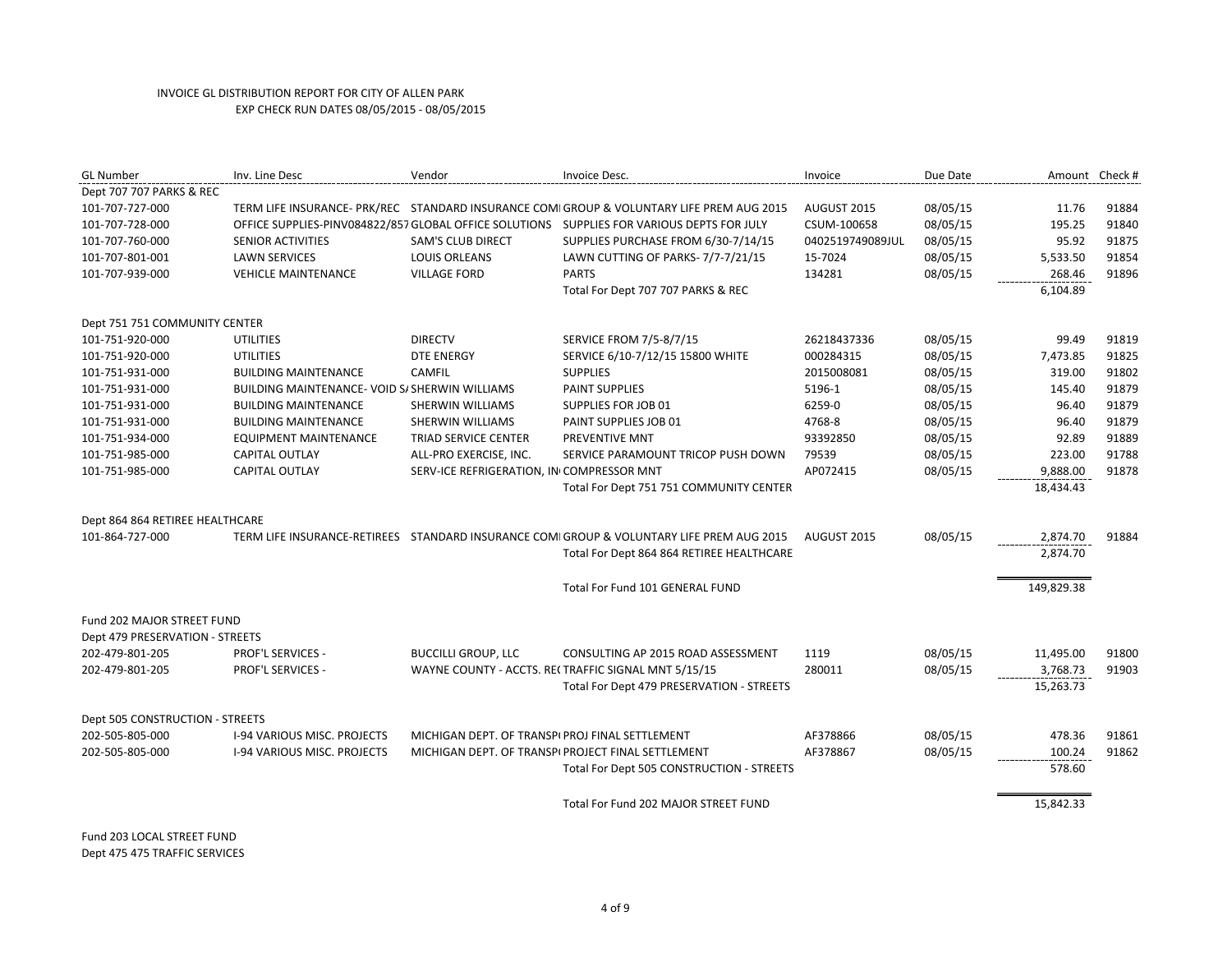| <b>GL Number</b>                  | Inv. Line Desc                                                                | Vendor                     | Invoice Desc.                                                                                        | Invoice       | Due Date |            | Amount Check # |
|-----------------------------------|-------------------------------------------------------------------------------|----------------------------|------------------------------------------------------------------------------------------------------|---------------|----------|------------|----------------|
| 203-475-757-000                   | <b>OPERATING SUPPLIES</b>                                                     |                            | DORNBOS SIGN & SAFETY, INI AP DPW LANE TURN ARROWS                                                   | INV21480      | 08/05/15 | 176.75     | 91823          |
|                                   |                                                                               |                            | Total For Dept 475 475 TRAFFIC SERVICES                                                              |               |          | 176.75     |                |
| Dept 479 PRESERVATION - STREETS   |                                                                               |                            |                                                                                                      |               |          |            |                |
| 203-479-801-205                   | PROF'L SERVICES - PRESERVATION BUCCILLI GROUP, LLC                            |                            | INSPECTON SERV A HAAS 6/22-6/25/15                                                                   | 1199          | 08/05/15 | 2,376.00   | 91800          |
| 203-479-801-205                   | PROF'L SERVICES - PRESERVATION BUCCILLI GROUP, LLC                            |                            | INSPECT SERV R TOLLIVER/A HASS 6/29-7/2/15 1212                                                      |               | 08/05/15 | 3,132.00   | 91800          |
| 203-479-801-205                   | PROF'L SERVICES - PRESERVATION BUCCILLI GROUP, LLC                            |                            | CONSULTING PLANS LOCAL RDS                                                                           | 1232          | 08/05/15 | 1,836.00   | 91800          |
| 203-479-801-205                   | PROF'L SERVICES - PRESERVATION BUCCILLI GROUP, LLC                            |                            | CONSULTING PLANS ROAD BUDGET 10 YR                                                                   | 1213          | 08/05/15 | 432.00     | 91800          |
| 203-479-801-205                   | PROF'L SERVICES - PRESERVATION BUCCILLI GROUP, LLC                            |                            | INSPECT SERV 7/6-7/11/15 LOCAL RDS VINE ST 1233                                                      |               | 08/05/15 | 2,700.00   | 91800          |
| 203-479-801-205                   | PROF'L SERVICES - PRESERVATION BUCCILLI GROUP, LLC                            |                            | INSPECT SERV 7/14-7/18/15 VINE ST                                                                    | 1243          | 08/05/15 | 4,212.00   | 91800          |
| 203-479-801-205                   |                                                                               |                            | PROF'L SERVICES - PRESERVATION DOMINIC GAGLIO CONSTRUC REMOVE/REP 8" CONC 2015 LOCAL RDS PMT # 11282 |               | 08/05/15 | 122,820.40 | 91821          |
| 203-479-801-205                   |                                                                               |                            | PROF'L SERVICES - PRESERVATION DOMINIC GAGLIO CONSTRUC REMOVE/REP 6" CONC 2015 RDS PMT 11            | 11275         | 08/05/15 | 1,200.00   | 91821          |
| 203-479-801-205                   |                                                                               |                            | PROF'L SERVICES - PRESERVATION DOMINIC GAGLIO CONSTRUC REMOVE/REP 4" CONCRETE SIDEWALK               | 11271         | 08/05/15 | 113,815.00 | 91821          |
| 203-479-801-205                   | PROF'L SERVICES - PRESERVATION DOMINIC GAGLIO CONSTRUC REMOVE/REP 8" CONCRETE |                            |                                                                                                      | 11265         | 08/05/15 | 22,716.15  | 91821          |
|                                   |                                                                               |                            | Total For Dept 479 PRESERVATION - STREETS                                                            |               |          | 275,239.55 |                |
| Dept 483 ADMINISTRATION - STREETS |                                                                               |                            |                                                                                                      |               |          |            |                |
| 203-483-820-000                   | <b>ENGINEERING</b>                                                            | <b>BUCCILLI GROUP, LLC</b> | CONSULTING AP 2015 ROAD ASSESSMENT                                                                   | 1119          | 08/05/15 | 10,000.00  | 91800          |
|                                   |                                                                               |                            | Total For Dept 483 ADMINISTRATION - STREETS                                                          |               |          | 10,000.00  |                |
|                                   |                                                                               |                            | Total For Fund 203 LOCAL STREET FUND                                                                 |               |          | 285,416.30 |                |
| Fund 249 BUILDING FUND            |                                                                               |                            |                                                                                                      |               |          |            |                |
| Dept 000                          |                                                                               |                            |                                                                                                      |               |          |            |                |
| 249-000-607-000                   | <b>FEES REVENUE</b>                                                           | 17045 KEPPEN LLC           | REFUND ON RENTAL PROPERTY FOR 17045 KEP REFUND                                                       |               | 08/05/15 | 148.75     | 91782          |
| 249-000-607-000                   | <b>FEES REVENUE</b>                                                           | <b>FLORES, PETER</b>       | REFUND ON RENTAL PROPERTY REGISTRATION REFUND                                                        |               | 08/05/15 | 148.75     | 91836          |
| 249-000-607-000                   | <b>FEES REVENUE</b>                                                           |                            | VALLEY SPRING APARTMENTS REFUND FOR APT REGISTRATION                                                 | <b>REFUND</b> | 08/05/15 | 1,377.00   | 91893          |
|                                   |                                                                               |                            | Total For Dept 000                                                                                   |               |          | 1,674.50   |                |
| Dept 371 371 BUILDING DEPARTMENT  |                                                                               |                            |                                                                                                      |               |          |            |                |
| 249-371-717-000                   | LIFE INSURANCE- BLDG                                                          |                            | STANDARD INSURANCE COMI GROUP & VOLUNTARY LIFE PREM AUG 2015                                         | AUGUST 2015   | 08/05/15 | 28.08      | 91884          |
| 249-371-959-000                   |                                                                               |                            | SUPPLIES- PINV084749/84825-BLC GLOBAL OFFICE SOLUTIONS SUPPLIES FOR VARIOUS DEPTS FOR JULY           | CSUM-100658   | 08/05/15 | 371.07     | 91840          |
| 249-371-959-000                   | PLANNING & ZONING                                                             |                            | INTERNATIONAL CODE COUN PLAN REVIEW FEES FOR HOLDIAY INN                                             | INV0582044    | 08/05/15 | 9,745.00   | 91848          |
| 249-371-962-000                   | <b>MISCELLANEOUS</b>                                                          |                            | WADE-TRIM/ASSOCIATES, IN SERV FOR PHASE 902 SURVEY ASSIST 5/31-6/28 2003721                          |               | 08/05/15 | 330.00     | 91897          |
| 249-371-963-000                   | PROFESSIONAL SVCS - FINANCE DII UPS                                           |                            | SHIP DRAWINGS TO INT CODE COUNCIL                                                                    | 000001746R265 | 08/05/15 | 40.34      | 91890          |
| 249-371-963-000                   | PROFESSIONAL SVCS - FINANCE DII UPS                                           |                            | SHIP DRAWING TO INT CODE COUNCIL                                                                     | 000001746R255 | 08/05/15 | 5.95       | 91890          |
| 249-371-963-000                   | PROFESSIONAL SVCS - FINANCE DII UPS                                           |                            | SHIP DRAWINGS TO THE INT CODE COUNCIL                                                                | 000001746R305 | 08/05/15 | 2.42       | 91890          |
|                                   |                                                                               |                            | Total For Dept 371 371 BUILDING DEPARTMENT                                                           |               |          | 10,522.86  |                |
|                                   |                                                                               |                            | Total For Fund 249 BUILDING FUND                                                                     |               |          | 12,197.36  |                |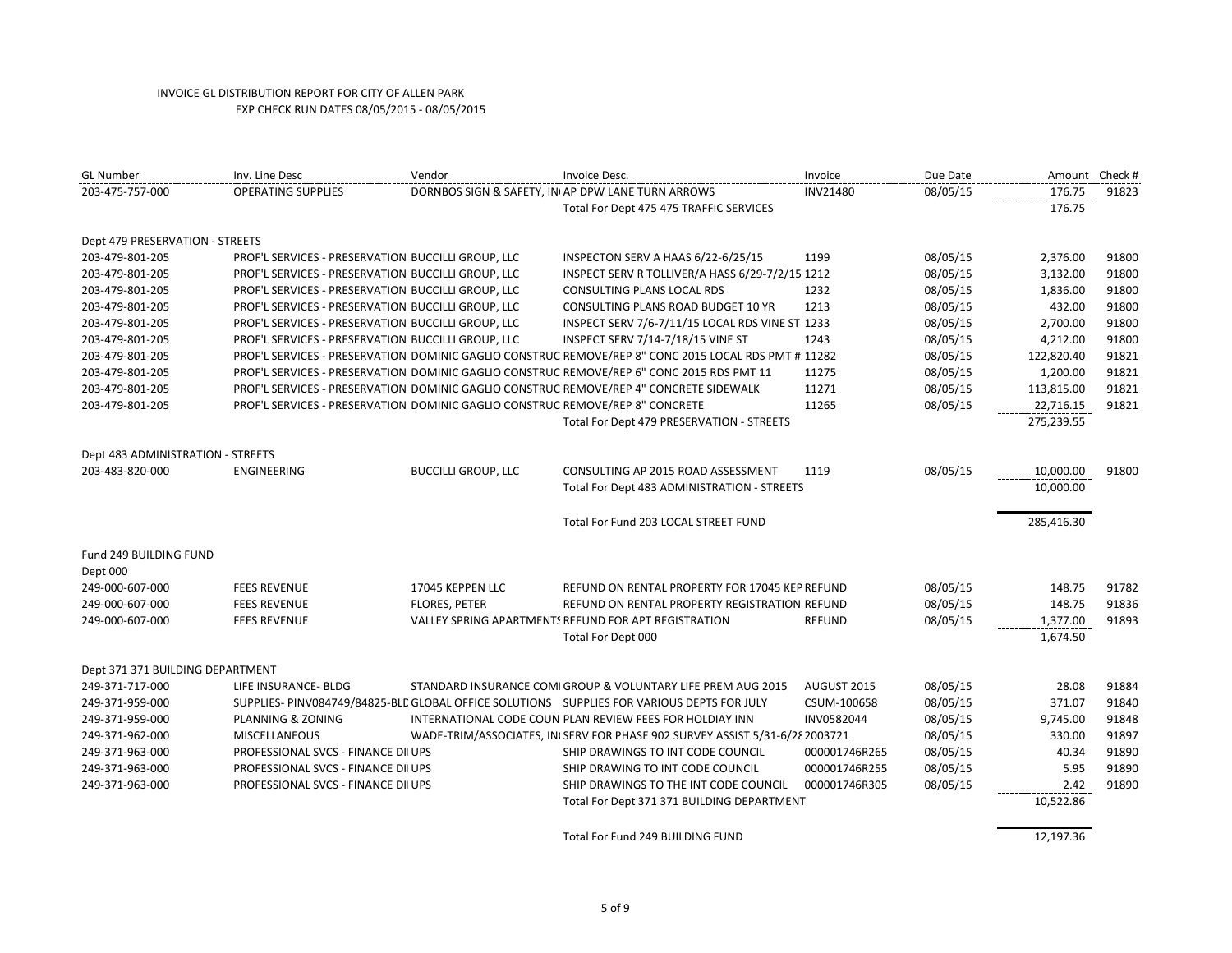| <b>GL Number</b>                   | Inv. Line Desc                        | Vendor                                           | Invoice Desc.                                                                              | Invoice       | Due Date | Amount Check # |       |
|------------------------------------|---------------------------------------|--------------------------------------------------|--------------------------------------------------------------------------------------------|---------------|----------|----------------|-------|
| Fund 265 DRUG FORFEITURE - FEDERAL |                                       |                                                  |                                                                                            |               |          |                |       |
| Dept 000                           |                                       |                                                  |                                                                                            |               |          |                |       |
| 265-000-656-000                    | FORFEITED MONIES - FEDERAL            | CDW GOVERNMENT, INC.                             | SATACB408 4.1                                                                              | WF95229       | 08/05/15 | 648.31         | 91804 |
| 265-000-939-000                    | <b>VEHICLE MAINTENANCE</b>            | <b>BELLE TIRE DISTRIBUTORS</b>                   | <b>PARTS</b>                                                                               | 26394070      | 08/05/15 | 1,543.04       | 91796 |
| 265-000-939-000                    | <b>VEHICLE MAINTENANCE</b>            | <b>INTERSTATE BATTERIES OF GI RADAR TRAILIER</b> |                                                                                            | 110150194     | 08/05/15 | 266.19         | 91849 |
| 265-000-939-000                    | <b>VEHICLE MAINTENANCE</b>            | <b>TAYLOR CHEVROLET</b>                          | <b>MOTOR KIT</b>                                                                           | 5003257       | 08/05/15 | 113.56         | 91888 |
| 265-000-939-000                    | <b>VEHICLE MAINTENANCE</b>            | <b>TAYLOR CHEVROLET</b>                          | CREDIT FROM INV 5003257                                                                    | CM5003287     | 08/05/15 | (33.22)        | 91888 |
| 265-000-982-000                    | <b>EQUIPMENT</b>                      | <b>GB2 TACTICAL</b>                              | <b>AMMUNICTION</b>                                                                         | 1-13105       | 08/05/15 | 2,802.20       | 91839 |
|                                    |                                       |                                                  | Total For Dept 000                                                                         |               |          | 5,340.08       |       |
|                                    |                                       |                                                  | Total For Fund 265 DRUG FORFEITURE - FEDERAL                                               |               |          | 5,340.08       |       |
| Fund 266 DRUG FORFEITURE - STATE   |                                       |                                                  |                                                                                            |               |          |                |       |
| Dept 000                           |                                       |                                                  |                                                                                            |               |          |                |       |
| 266-000-657-000                    | FORFEITED MONIES-STATE&LOCAI GRAINGER |                                                  | <b>LOCKER ROOM BENCHES</b>                                                                 | 9794448101    | 08/05/15 | 1,714.25       | 91841 |
|                                    |                                       |                                                  | Total For Dept 000                                                                         |               |          | 1,714.25       |       |
|                                    |                                       |                                                  | Total For Fund 266 DRUG FORFEITURE - STATE                                                 |               |          | 1,714.25       |       |
| Fund 271 LIBRARY                   |                                       |                                                  |                                                                                            |               |          |                |       |
| Dept 000                           |                                       |                                                  |                                                                                            |               |          |                |       |
| 271-000-716-000                    | <b>MEDICAL-LIBRARY</b>                |                                                  | STANDARD INSURANCE COMI GROUP & VOLUNTARY LIFE PREM AUG 2015                               | AUGUST 2015   | 08/05/15 | 12.00          | 91884 |
| 271-000-728-000                    |                                       |                                                  | OFFICE SUPPLIES-PINV084552/855 GLOBAL OFFICE SOLUTIONS SUPPLIES FOR VARIOUS DEPTS FOR JULY | CSUM-100658   | 08/05/15 | 2,744.36       | 91840 |
| 271-000-728-000                    | <b>OFFICE SUPPLIES</b>                | LOWER HURON SUPPLY CO. SUPPLIES AP LIBRARY       |                                                                                            | 390096        | 08/05/15 | 178.90         | 91855 |
| 271-000-728-000                    | <b>OFFICE SUPPLIES</b>                | <b>NINER ERICA</b>                               | MISC OFFICE FURNITURE/SUPPLIES                                                             | REIMBURSEMENT | 08/05/15 | 1,853.82       | 91867 |
| 271-000-757-000                    | <b>OPERATING SUPPLIES</b>             | WASUKANIS, JOSEPH                                | SUMMER READIN GPROGRAM 8/25/15                                                             | AP LIBRARY    | 08/05/15 | 100.00         | 91899 |
| 271-000-828-000                    | <b>MATERIALS</b>                      | <b>BAKER &amp; TAYLOR</b>                        | <b>MATERIALS</b>                                                                           | 2030877353    | 08/05/15 | 82.27          | 91794 |
| 271-000-828-000                    | <b>MATERIALS</b>                      | <b>BAKER &amp; TAYLOR</b>                        | <b>MATERIALS</b>                                                                           | 2030867298    | 08/05/15 | 61.42          | 91794 |
| 271-000-828-000                    | <b>MATERIALS</b>                      | <b>BAKER &amp; TAYLOR</b>                        | <b>MATERALS</b>                                                                            | 2030856152    | 08/05/15 | 78.22          | 91794 |
| 271-000-828-000                    | <b>MATERIALS</b>                      | <b>CENGAGE LEARING INC</b>                       | PMT 4 STANDING ORDERS 7/1/15-6/30/16                                                       | 55553321      | 08/05/15 | 3,820.00       | 91805 |
| 271-000-920-000                    | <b>UTILITIES</b>                      | <b>DTE ENERGY</b>                                | SERVICE 6/23-7/23/15-8100 ALLEN RD                                                         | 194036500214  | 08/05/15 | 1,434.64       | 91824 |
| 271-000-920-000                    | <b>UTILITIES</b>                      | <b>DTE ENERGY</b>                                | SERVICE 6/23-7/23/15 8100 ALLEN                                                            | 457346800172  | 08/05/15 | 92.23          | 91826 |
| 271-000-985-000                    | <b>CAPITAL OUTLAY</b>                 | <b>BUCCILLI GROUP, LLC</b>                       | INSPECTION SERV R TOLLIVER 6/22-6/24/15                                                    | 1198          | 08/05/15 | 1,431.00       | 91800 |
| 271-000-985-000                    | <b>CAPITAL OUTLAY</b>                 | <b>BUCCILLI GROUP, LLC</b>                       | INSP SERV 7/8/15 LANDSCAPING- LIBRARY                                                      | 1231          | 08/05/15 | 648.00         | 91800 |
| 271-000-985-000                    | <b>CAPITAL OUTLAY</b>                 |                                                  | DOMINIC GAGLIO CONSTRUC REMOVE/REP 4" CONCRETE SIDEWALK                                    | 11268         | 08/05/15 | 22,332.20      | 91821 |
| 271-000-985-000                    | <b>CAPITAL OUTLAY</b>                 | <b>HADDIX ELECTRIC</b>                           | EMER SERV ON 6/18- EXCAVATION DAMAGE T( 7622                                               |               | 08/05/15 | 1,055.00       | 91844 |
| 271-000-985-000                    | <b>CAPITAL OUTLAY</b>                 | <b>HADDIX ELECTRIC</b>                           | MATERIAL/LABOR TO INSTALL UNDERGROUND 7631                                                 |               | 08/05/15 | 255.00         | 91844 |
| 271-000-985-000                    | <b>CAPITAL OUTLAY</b>                 | S&J ASPHALT PAVING CO                            | REMOVE/REP ASPHALT AT LIB LOCATION                                                         | 15-172        | 08/05/15 | 115,351.00     | 91874 |
|                                    |                                       |                                                  | Total For Dept 000                                                                         |               |          | 151,530.06     |       |

Total For Fund 271 LIBRARY 151,530.06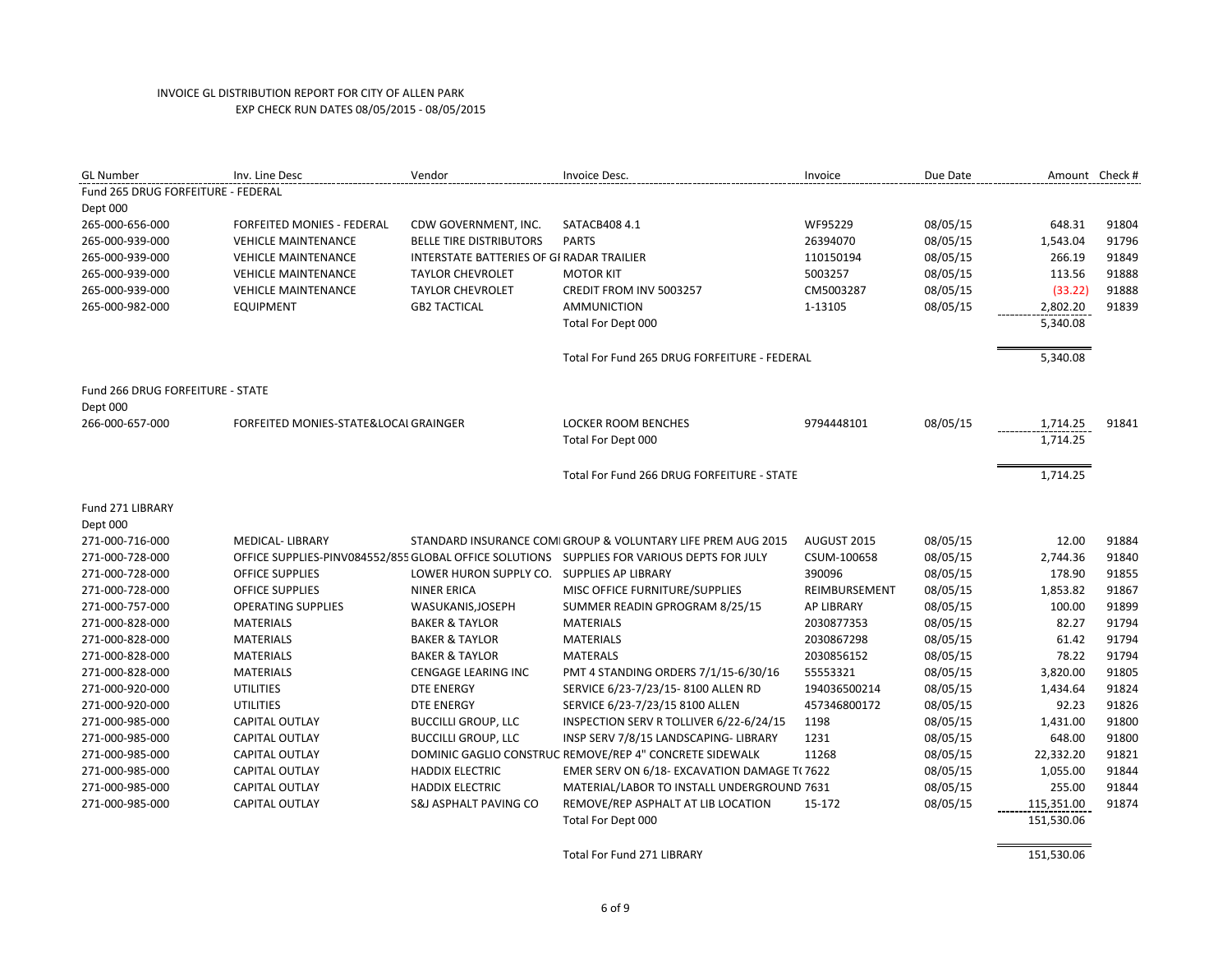| <b>GL Number</b>                   | Inv. Line Desc                                  | Vendor                       | Invoice Desc.                                                                                             | Invoice             | Due Date | Amount Check #   |       |
|------------------------------------|-------------------------------------------------|------------------------------|-----------------------------------------------------------------------------------------------------------|---------------------|----------|------------------|-------|
| Fund 592 WATER & SEWER<br>Dept 000 |                                                 |                              |                                                                                                           |                     |          |                  |       |
| 592-000-461-000                    | <b>WATER SALES</b>                              | MEDREK, JOHN                 | WATER REFUND FOR OVERPMT ON 15206 MAF WATER REFUND<br>Total For Dept 000                                  |                     | 08/05/15 | 222.22<br>222.22 | 91856 |
| Dept 601 601 WATER AND SEWER       |                                                 |                              |                                                                                                           |                     |          |                  |       |
| 592-601-604-000                    | <b>IWC CHARGES - DETROIT</b>                    |                              | DETROIT WATER & SEWAGE I IWC CHARGES FOR JUNE 2015                                                        | <b>JUNE IWC</b>     | 08/05/15 | 4,099.64         | 91817 |
| 592-601-605-000                    | SEWAGE DISPOSAL - DETROIT                       |                              | DETROIT WATER & SEWAGE I SEWAGE DISPOSAL CHARGES FOR JUNE 2015                                            | JUNESEWAGE          | 08/05/15 | 53,900.00        | 91818 |
| 592-601-605-100                    | DETROIT POLLUTANTS                              |                              | DETROIT WATER & SEWAGE I SERVICE 5/8-6/1/15 POLLUTANT SURCHARGE MAY POLLUTANT                             |                     | 08/05/15 | 186.09           | 91816 |
| 592-601-607-200                    | <b>WAYNE COUNTY - ECPAD</b>                     | <b>WAYNE COUNTY</b>          | JUL-SEP 2015 ECPAD O&M ASSESSMENT GODD 280151                                                             |                     | 08/05/15 | 1,354.69         | 91902 |
| 592-601-607-300                    | <b>EXCESS FLOWS - WAYNE COUNTY WAYNE COUNTY</b> |                              | JULY 2015 FIXED EXCESS                                                                                    | 280179              | 08/05/15 | 64,549.00        | 91901 |
| 592-601-643-000                    | <b>UTILITIES</b>                                | <b>AT &amp; T</b>            | SERV 7/13-8/12 5020 QUANDT                                                                                | 313382232007        | 08/05/15 | 25.42            | 91792 |
| 592-601-643-000                    | <b>UTILITIES</b>                                | <b>DTE ENERGY</b>            | SERVICE 06/10-7/13/15 17501 OAKWOOD                                                                       | 194036500370        | 08/05/15 | 73.15            | 91824 |
| 592-601-667-001                    | <b>VEHICLE MAINTENANCE</b>                      | <b>SLC METER LLC</b>         | REPAIR CLAMPS FOR WATERMAINS                                                                              | 243182              | 08/05/15 | 1,735.26         | 91882 |
| 592-601-673-001                    | <b>MAIN MAINTENANCE</b>                         | <b>ENCOMPASS INSPECTIONS</b> | UNDERGROUND UTILITY LOCATION                                                                              | 19648               | 08/05/15 | 1,000.00         | 91829 |
| 592-601-673-001                    | <b>MAIN MAINTENANCE</b>                         | ETNA SUPPLY COMPANY          | <b>SUPPLIES</b>                                                                                           | S101494257.001      | 08/05/15 | 1,781.95         | 91831 |
| 592-601-673-001                    | <b>MAIN MAINTENANCE</b>                         | HURON SOD FARMS, INC.        | WATER MAIN BLEND                                                                                          | 294315              | 08/05/15 | 220.00           | 91847 |
| 592-601-673-001                    | <b>MAIN MAINTENANCE</b>                         | <b>USA BLUEBOOK</b>          | <b>SUPPLIES</b>                                                                                           | 696464              | 08/05/15 | 437.39           | 91892 |
| 592-601-673-001                    | <b>MAIN MAINTENANCE</b>                         | <b>WATER TAP</b>             | FAIRLANE GREEN WM REPAI JOB QP-FGWM                                                                       | 10131               | 08/05/15 | 16,000.00        | 91908 |
| 592-601-677-001                    | <b>HYDRANT MAINTENANCE</b>                      | EJ USA, INC                  | <b>SUPPLIES</b>                                                                                           | 3851498             | 08/05/15 | 7,797.04         | 91827 |
| 592-601-678-001                    | <b>METER MAINTENANCE</b>                        | A & B LOCKSMITH              | <b>MASTER LOCKS DPS</b>                                                                                   | 67689               | 08/05/15 | 38.85            | 91784 |
| 592-601-678-001                    | <b>METER MAINTENANCE</b>                        | <b>SENSUS USA</b>            | SENSUS FLEXNET SYS SUPPORT SYSTEM                                                                         | ZA16003400          | 08/05/15 | 3,508.40         | 91877 |
| 592-601-678-002                    | STORM/CB MAINTENANCE                            | CO-PIPE                      | <b>SUPPLIES</b>                                                                                           | 46699               | 08/05/15 | 564.58           | 91808 |
| 592-601-678-002                    | STORM/CB MAINTENANCE                            |                              | DOMINIC GAGLIO CONSTRUC REMOVE AND REPLACE 8" PAVEMENT                                                    | 11267               | 08/05/15 | 10,904.20        | 91821 |
| 592-601-678-003                    | <b>PAVEMENT REPAIRS</b>                         | <b>BUCCILLI GROUP, LLC</b>   | INSPECT SERV A HASS 6/26-6/27/15                                                                          | 1200                | 08/05/15 | 1,188.00         | 91800 |
| 592-601-678-003                    | PAVEMENT REPAIRS                                | <b>BUCCILLI GROUP, LLC</b>   | INSPECT SERV 7/10 CLOSEOUT                                                                                | 1230                | 08/05/15 | 216.00           | 91800 |
| 592-601-678-003                    | PAVEMENT REPAIRS                                | <b>BUCCILLI GROUP, LLC</b>   | INSPECT SERV 7/13-7/18/15 R TOLLIVER                                                                      | 1244                | 08/05/15 | 3,294.00         | 91800 |
| 592-601-678-003                    | PAVEMENT REPAIRS                                |                              | DOMINIC GAGLIO CONSTRUC REMO/REP 4" CONC FG WATERMAIN REP PMT 11276                                       |                     | 08/05/15 | 7,481.12         | 91821 |
| 592-601-678-003                    | <b>PAVEMENT REPAIRS</b>                         |                              | DOMINIC GAGLIO CONSTRUC REMOVE/REP 6" CONCRETE                                                            | 11266               | 08/05/15 | 18,864.45        | 91821 |
| 592-601-678-003                    | PAVEMENT REPAIRS                                |                              | DOMINIC GAGLIO CONSTRUC REMOVE/REP 8" CONCRETE                                                            | 11270               | 08/05/15 | 9,522.40         | 91821 |
| 592-601-716-000                    | MEDICAL-WATER/SEWER                             |                              | STANDARD INSURANCE COMI GROUP & VOLUNTARY LIFE PREM AUG 2015                                              | AUGUST 2015         | 08/05/15 | 54.00            | 91884 |
| 592-601-717-000                    |                                                 |                              | RETIREE HEALTH BENEFITS- WATEI STANDARD INSURANCE COMI GROUP & VOLUNTARY LIFE PREM AUG 2015               | AUGUST 2015         | 08/05/15 | 218.05           | 91884 |
| 592-601-757-000                    | <b>OPERATING SUPPLIES- WATER</b>                | <b>SAM'S CLUB DIRECT</b>     | SUPPLIES PURCHASE FROM 6/30-7/14/15                                                                       | 0402519749089JUL    | 08/05/15 | 86.66            | 91875 |
| 592-601-802-100                    | BS&A - COMPUTER SOFTWARE M/ BS&A SOFTWARE       |                              | NET PROG GEN LEDGER, ACCTS PAYABLE                                                                        | 102078              | 08/05/15 | 7,545.00         | 91799 |
| 592-601-900-000                    | PRINTING & PUBLISHING                           | <b>US POSTAL SERVICE</b>     | PERMIT #5 YEARLY FEE DUE 9/8/15                                                                           | <b>WATER PERMIT</b> | 08/05/15 | 225.00           | 91891 |
| 592-601-921-000                    |                                                 |                              | OFFICE SUPPLIES-PINV085984-WA GLOBAL OFFICE SOLUTIONS SUPPLIES FOR VARIOUS DEPTS FOR JULY                 | CSUM-100658         | 08/05/15 | 153.45           | 91840 |
| 592-601-928-000                    | <b>BAD DEBT EXPENSE</b>                         | <b>PNC BANK</b>              | SETTLEMENT AGREEMENT CAS #13-007285-NX SETTLEMENT                                                         |                     | 08/05/15 | 134,400.00       | 91870 |
| 592-601-940-500                    |                                                 |                              | FAIRLANE/INDEPNCE MKT STATIOI SECURITY CENTRAL PROTECTI BURG/FIRE HOLDUP BELL BACK UP 7/1-7/31/15 1939642 |                     | 08/05/15 | 37.95            | 91876 |
| 592-601-951-000                    | <b>ENGINEERING CONSULTANTS</b>                  |                              | WADE-TRIM/ASSOCIATES, IN PROF SERV 4/26-5/30/15 AP SANITARY DISTRIC 2003491                               |                     | 08/05/15 | 285.00           | 91897 |
| 592-601-960-000                    | <b>TRAINING &amp; EDUCATION</b>                 | MENSINGER, JOHN              | REIMBURSEMENT FOR MDEQ S-3/S-4 CERT                                                                       | REIMBURSEMENT       | 08/05/15 | 140.00           | 91859 |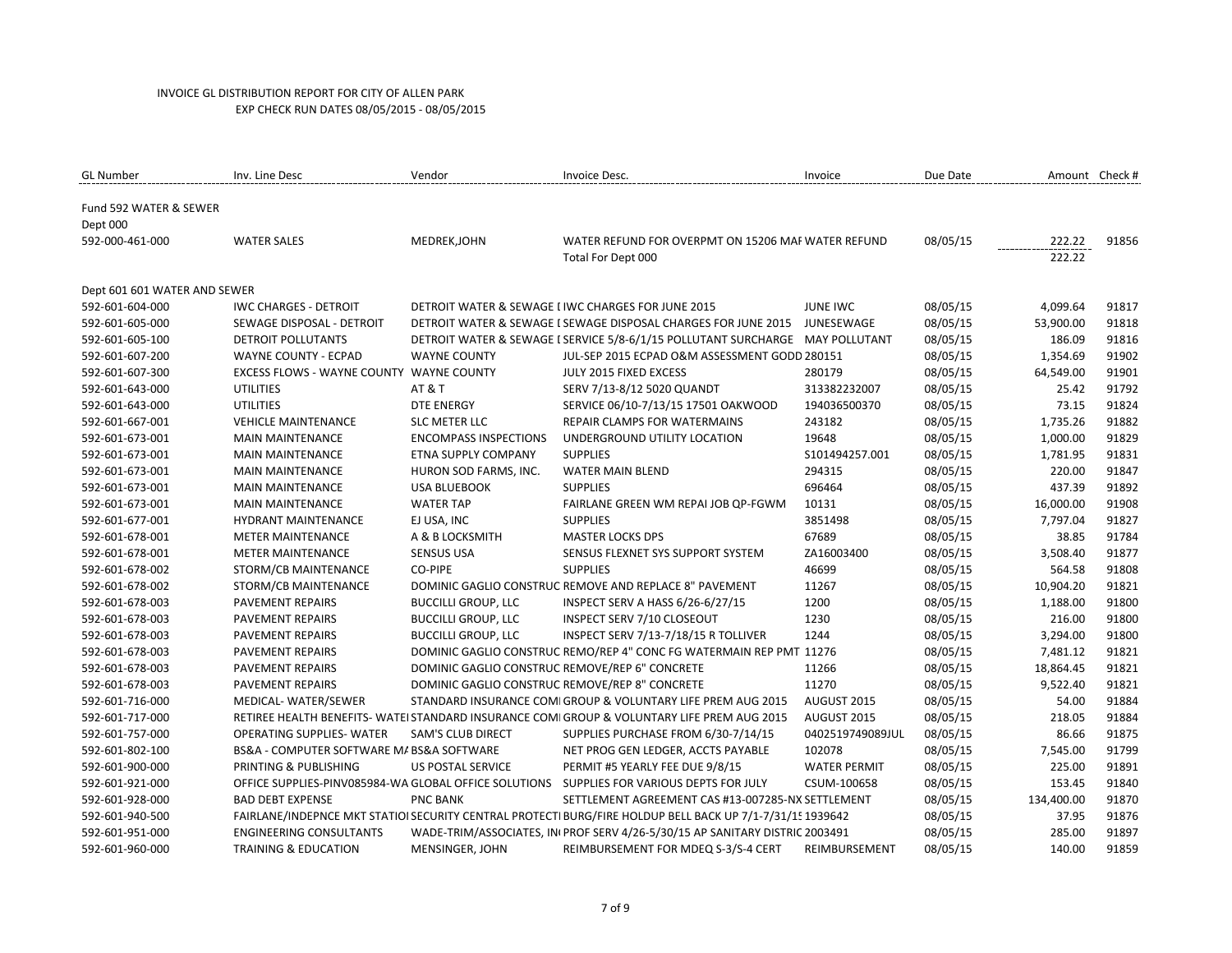| <b>GL Number</b>                     | Inv. Line Desc                   | Vendor                                           | Invoice Desc.                                                                                                       | Invoice           | Due Date | Amount     | Check # |
|--------------------------------------|----------------------------------|--------------------------------------------------|---------------------------------------------------------------------------------------------------------------------|-------------------|----------|------------|---------|
| 592-601-962-000                      | <b>MISCELLANEOUS</b>             | <b>AT &amp; T</b>                                | SERV 7/19-8/18                                                                                                      | 313425037207      | 08/05/15 | 174.77     | 91792   |
| 592-601-986-000                      | CAPITAL OUTLAY-SEWERS            |                                                  | WADE-TRIM/ASSOCIATES, INI PROF SERV 4/26-5/31/15 REMA REPAIRS AT BA 2003395                                         |                   | 08/05/15 | 1,146.00   | 91897   |
| 592-601-986-000                      | CAPITAL OUTLAY-SEWERS            |                                                  | WADE-TRIM/ASSOCIATES, IN PROF SERV 4/26-5/31/15 FEMA RELATED REPA 2003394<br>Total For Dept 601 601 WATER AND SEWER |                   | 08/05/15 | 4,302.00   | 91897   |
| Dept 603 603 BASIN                   |                                  |                                                  |                                                                                                                     |                   |          | 357,509.51 |         |
| 592-603-716-000                      | <b>EMPLOYEE BENEFITS-BASIN</b>   |                                                  | STANDARD INSURANCE COMI GROUP & VOLUNTARY LIFE PREM AUG 2015                                                        | AUGUST 2015       | 08/05/15 | 12.00      | 91884   |
| 592-603-853-000                      | <b>TELEPHONE</b>                 | <b>AT &amp; T</b>                                | SERVICE 7/22-8/21 APS -1                                                                                            | 313441172507      | 08/05/15 | 25.53      | 91792   |
| 592-603-853-000                      | <b>TELEPHONE</b>                 | <b>AT &amp; T</b>                                | SERV 7/16-8/15 WET PUMP STN                                                                                         | 313583086607      | 08/05/15 | 180.89     | 91792   |
| 592-603-920-000                      | <b>UTILITIES</b>                 | <b>DTE ENERGY</b>                                | SERVICE 61//-7/13/15 8245 VINE                                                                                      | 273546100010      | 08/05/15 | 47.22      | 91824   |
| 592-603-920-000                      | <b>UTILITIES</b>                 | <b>DTE ENERGY</b>                                | SERVICE 6/10-7/13/15 14500 MORAN APT 2                                                                              | 45734680115       | 08/05/15 | 30.60      | 91826   |
| 592-603-930-000                      | SEWER MAINTENANCE                |                                                  | WADE-TRIM/ASSOCIATES, IN PROF SERV 4/26-5/31/15 AP EMER AS NEEDED 2003386                                           |                   | 08/05/15 | 330.00     | 91897   |
| 592-603-930-000                      | SEWER MAINTENANCE                |                                                  | WADE-TRIM/ASSOCIATES, IN PROF SERV 4/26-5/31/15 PHASE 004 PS ALARN 2003388                                          |                   | 08/05/15 | 150.00     | 91897   |
| 592-603-930-000                      | <b>SEWER MAINTENANCE</b>         |                                                  | WADE-TRIM/ASSOCIATES, IN PROF SREV 4/26-5/31/15 PHASE 003 COLLEGE : 2003387                                         |                   | 08/05/15 | 75.00      | 91897   |
| 592-603-930-000                      | SEWER MAINTENANCE                |                                                  | WADE-TRIM/ASSOCIATES, IN PROF SERV 4/26-5/31/15 PHASE 010 AP BASIN 2003393                                          |                   | 08/05/15 | 75.00      | 91897   |
| 592-603-930-000                      | SEWER MAINTENANCE                |                                                  | WADE-TRIM/ASSOCIATES, IN PROF SERV 4/26-5/31/15 PHASE 007 BASIN DIS 2003390                                         |                   | 08/05/15 | 1,872.00   | 91897   |
| 592-603-930-000                      | SEWER MAINTENANCE                |                                                  | WADE-TRIM/ASSOCIATES, IN PROF SERV 4/26-5/31/15 PHASE 9 TPS DEBRIS I 2003392                                        |                   | 08/05/15 | 1,264.00   | 91897   |
| 592-603-930-000                      | SEWER MAINTENANCE                |                                                  | WADE-TRIM/ASSOCIATES, IN PROF SERV 4/26-5/31/15 PHASE 005 BASIN FLL 2003389                                         |                   | 08/05/15 | 410.00     | 91897   |
| 592-603-931-000                      | <b>BUILDING MAINTENANCE- DPS</b> | SAM'S CLUB DIRECT                                | SUPPLIES PURCHASE FROM 6/30-7/14/15                                                                                 | 0402519749089JUL  | 08/05/15 | 89.98      | 91875   |
| 592-603-934-000                      | EQUIPMENT MAINTENANCE            | <b>GRAINGER</b>                                  | <b>SUPPLIES</b>                                                                                                     | 9791233118        | 08/05/15 | 101.60     | 91841   |
| 592-603-934-000                      | <b>EQUIPMENT MAINTENANCE</b>     | MEYER LABORATORY, INC                            | FLOAT SOLVE 5 GALLON/LTL40                                                                                          | 0502225-IN        | 08/05/15 | 1,048.38   | 91860   |
|                                      |                                  |                                                  | Total For Dept 603 603 BASIN                                                                                        |                   |          | 5,712.20   |         |
|                                      |                                  |                                                  | Total For Fund 592 WATER & SEWER                                                                                    |                   |          | 365,443.93 |         |
| Fund 593 SOUTHFIELD LEASE PROPERTIES |                                  |                                                  |                                                                                                                     |                   |          |            |         |
| Dept 000                             |                                  |                                                  |                                                                                                                     |                   |          |            |         |
| 593-000-677-000                      | <b>MISCELLANEOUS</b>             |                                                  | BONDHOLDER COMMUNICAT BONDHOLDER ID AND TENDER OFFER SERV OF 70750                                                  |                   | 08/05/15 | 23,276.00  | 91797   |
|                                      |                                  |                                                  | Total For Dept 000                                                                                                  |                   |          | 23,276.00  |         |
|                                      |                                  |                                                  | Total For Fund 593 SOUTHFIELD LEASE PROPERTIES                                                                      |                   |          | 23,276.00  |         |
| Fund 701 TRUST AND AGENCY            |                                  |                                                  |                                                                                                                     |                   |          |            |         |
| Dept 000                             |                                  |                                                  |                                                                                                                     |                   |          |            |         |
| 701-000-242-000                      | <b>CITY FESTIVITIES ESCROW</b>   | ALLEN PARK HIGH SCHOOL B/ 2015 STREET FAIR BAND. |                                                                                                                     | <b>STREETFAIR</b> | 08/05/15 | 500.00     | 91790   |
| 701-000-242-000                      | <b>CITY FESTIVITIES ESCROW</b>   | <b>HADDIX ELECTRIC</b>                           | PROVIDE MATERIAL/LABOR REP 27 GFI'S                                                                                 | 7665              | 08/05/15 | 1,896.00   | 91844   |
| 701-000-242-000                      | <b>CITY FESTIVITIES ESCROW</b>   | <b>MEL PRINTING</b>                              | AP STREET FAIR TICKETS FOPR BEER BOOTH                                                                              | 13997             | 08/05/15 | 150.00     | 91857   |
| 701-000-242-000                      | <b>CITY FESTIVITIES ESCROW</b>   | MOLVIHILL, FRANK                                 | BAND FOR 2015 STREETFAIR"JR&THE STROM                                                                               | 2015 STREETFAIR   | 08/05/15 | 500.00     | 91865   |
| 701-000-242-000                      | <b>CITY FESTIVITIES ESCROW</b>   | PROFORMA                                         | SUPPLIES FOR 2015 STREETFAIR                                                                                        | 90H7000907        | 08/05/15 | 274.50     | 91871   |
| 701-000-242-000                      | <b>CITY FESTIVITIES ESCROW</b>   | SIGN*A*RAMA                                      | STREET FAIR ORDINANCE SIGNS                                                                                         | 2402              | 08/05/15 | 1,418.28   | 91907   |
| 701-000-242-000                      | CITY FESTIVITIES ESCROW          | STEP IN LINE                                     | BAND FOR 2015 STREETFAIR "STEP IN LINE"                                                                             | STREETFAIR 2015   | 08/05/15 | 50.00      | 91886   |